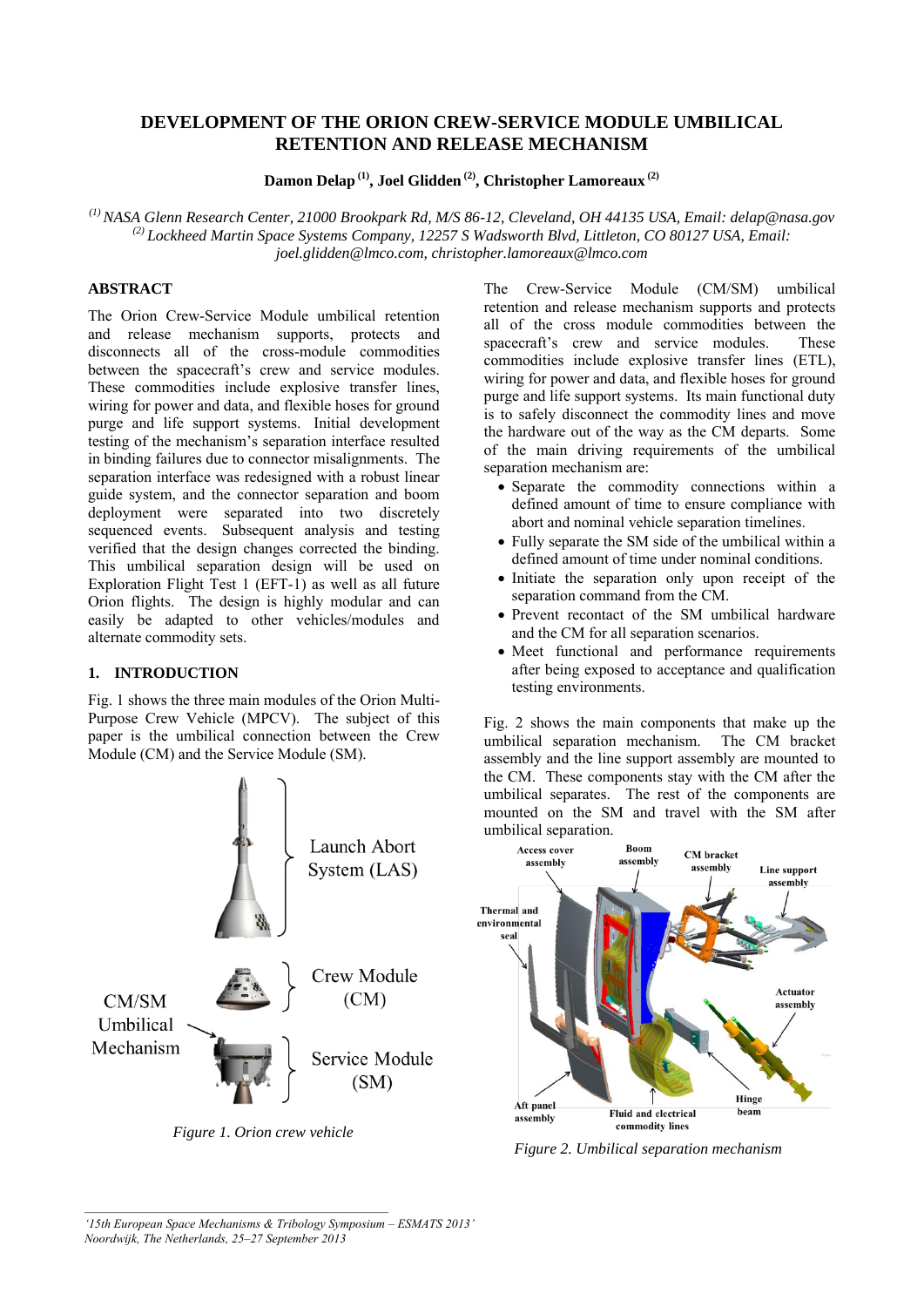Fig. 3 shows the parts of the two stage plate separation scheme of the umbilical mechanism. The SM plate is shown partially tranparent in order to see the details of the parts within it.



*Figure 3. Two stage plate separation components*

#### **1.1. Two stage umbilical concept of operations**

When the CM/SM separation command is received, the center separation bolt fires and releases the first stage of separation (Stage 1). This allows the separation springs in the corners of the SM plate to push the plates apart, which separates all of the connections that go across the interface. The SM plate assembly rides on the guide pin/linear bearing setup and is stopped by a hard stop located on top of the guide pins. A short time after the center bolt fires, the two outside bolts are fired (Stage 2). This releases the umbilical boom assembly and terminates the structural connection of the umbilical to the CM. The boom is then pushed away by the actuator assemblies and locked out in a position that will not interfere with the departing CM (Fig. 4).



*Figure 4. Stage 2 deployment*

# **2. APOLLO UMBILICAL**

The Apollo umbilical (Fig. 5) separation was performed by a pyrotechnically-activated guillotine that had three pyrotechnic charges and four cutting blades (Fig. 6).







*Figure 6. Apollo umbilical guillotine cross section*

All the commodities were packaged into two rectangular blocks that were cut by the redundant blades. These blocks consisted of wires, tubes and four thin metal straps potted in epoxy. Fig. 7 shows the severed commodity blocks on the Command/Service Module (CSM) 117 capsule that was used on the Skylab 3 mission.



*Figure 7. Severed commodity bundles (CSM 117)*

The wires, tubes, metal straps and epoxy were the only structural attachment to the CM. Once they were cut, the umbilical arm was free to swing away.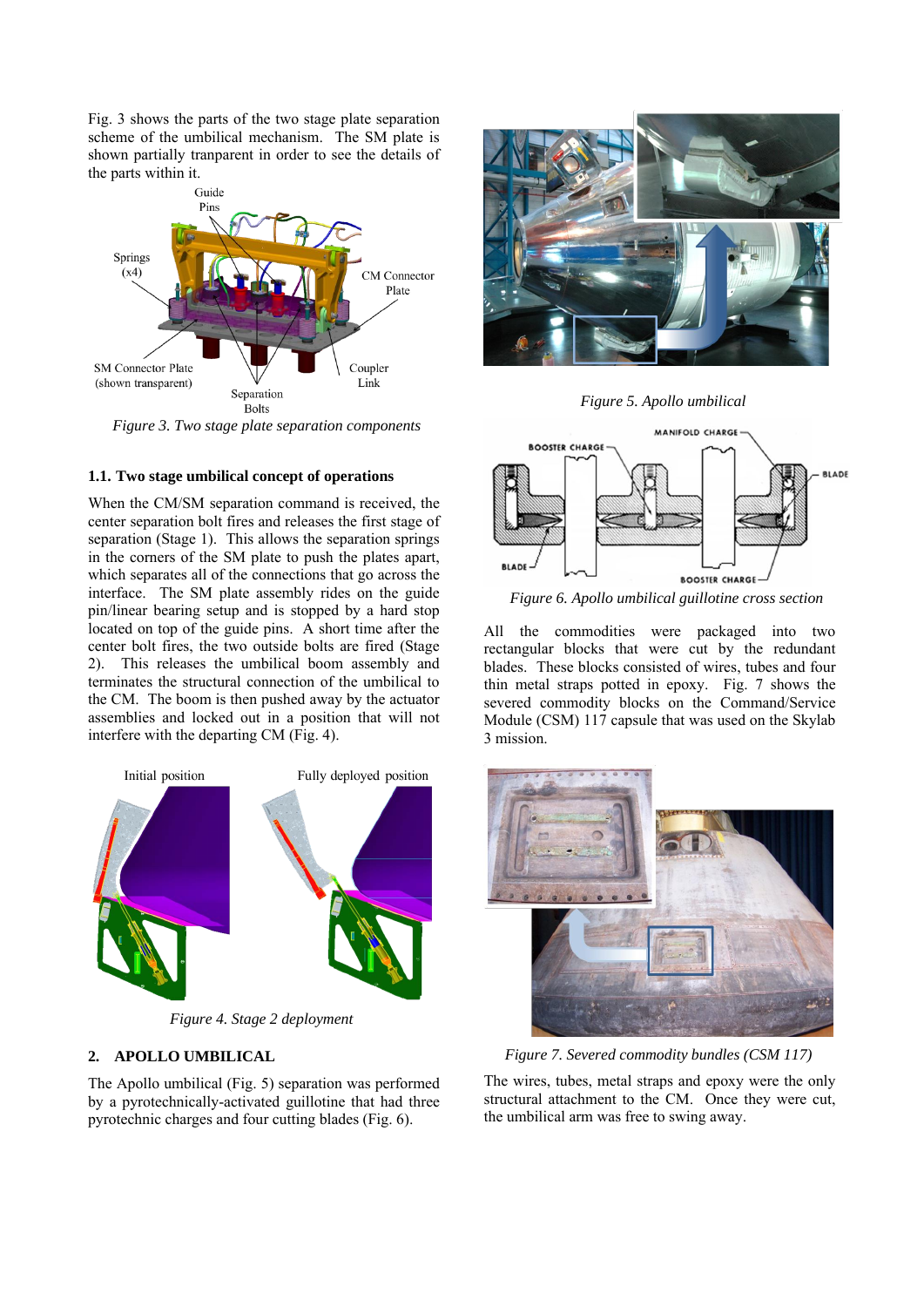#### **3. GUILLOTINE/CONNECTOR TRADE STUDY**

Very early on in the design of the umbilical mechanism, a trade study was completed between the guillotine method used by Apollo and the concept of using separation connectors. Lockheed Martin (LM) chose the concept utilizing separation connectors for the following main reasons:

- 1. It increased the flexibility and decreased the cost at the component level. The guillotine is a one use item and different tubing for each test run would be needed. The connectors would allow the mechanism to be refurbished/reset more quickly and cheaply. The connectors could also be designed for several separations.
- 2. It was estimated to have less mass by about 40%- 50%.
- 3. The connectors were considered to have a higher technology readiness level (TRL) and need less development. A guillotine system to cut multiple fluid and electrical lines would be a custom design that would need a large development program.
- 4. Connectors simplified the assembly and integration process. They are safer to handle and easier to install.

# **4. BASELINE PLATE SEPARATION DESIGN**

Development testing of LM's baseline plate separation design resulted in binding due to connector misalignments. As a result, the plate separation was redesigned into the two stage scheme described in the Introduction. This section outlines the details of the baseline design and describes its key features.

The function of the baseline plate separation scheme was to provide a guided linear separation of the fluid and electrical connectors during the first moments of the umbilical separation in order to inhibit connector binding. The basic assumption for preventing binding was that the connector plates and linear guide components needed to provide angular and lateral control of the connector separation within the advertised misalignment capabilities of the fluid and electrical connectors. Fig. 8 and Fig. 9 show the baseline plate separation design and identify the key components.



*Figure 8. Baseline design exploded view* 



*Figure 9. Baseline design cross section* 

The connector halves were mounted to the CM and SM plates. The motion of these plates disconnected the commodity connections.

The spring pack in the middle of the connector plates provided the force to separate the plates and overcome any hindering forces that may be a result of binding, misalignment or damage in the linear guide system or connectors. The springs were packaged this way to reduce mass and make the overall plate design more compact.

The guide pins  $(x2)$  on SM plate and bushings  $(x2)$  on CM plate provided the guidance for the linear separation within the stated misalignment limits of the fluid and electrical connectors.

The separation bolts (x2) were designed to fire simultaneously. This single event released the plates as well as the umbilical's structural connection to the CM.

### **4.1. Fluid and electrical connectors**

The fluid connectors in the umbilical mechanism are a proprietary LM design. They utilize a dual o-ring seal with tight tolerances in order to meet stringent leakage requirements. In the baseline design, the mounting allowed the fluid connectors to float laterally and angularly to accommodate misalignments.

The electrical connectors are a zero separation force (ZSF) design similar to the one shown in Fig. 10.



*Figure 10. Zero separation force (ZSF) connector*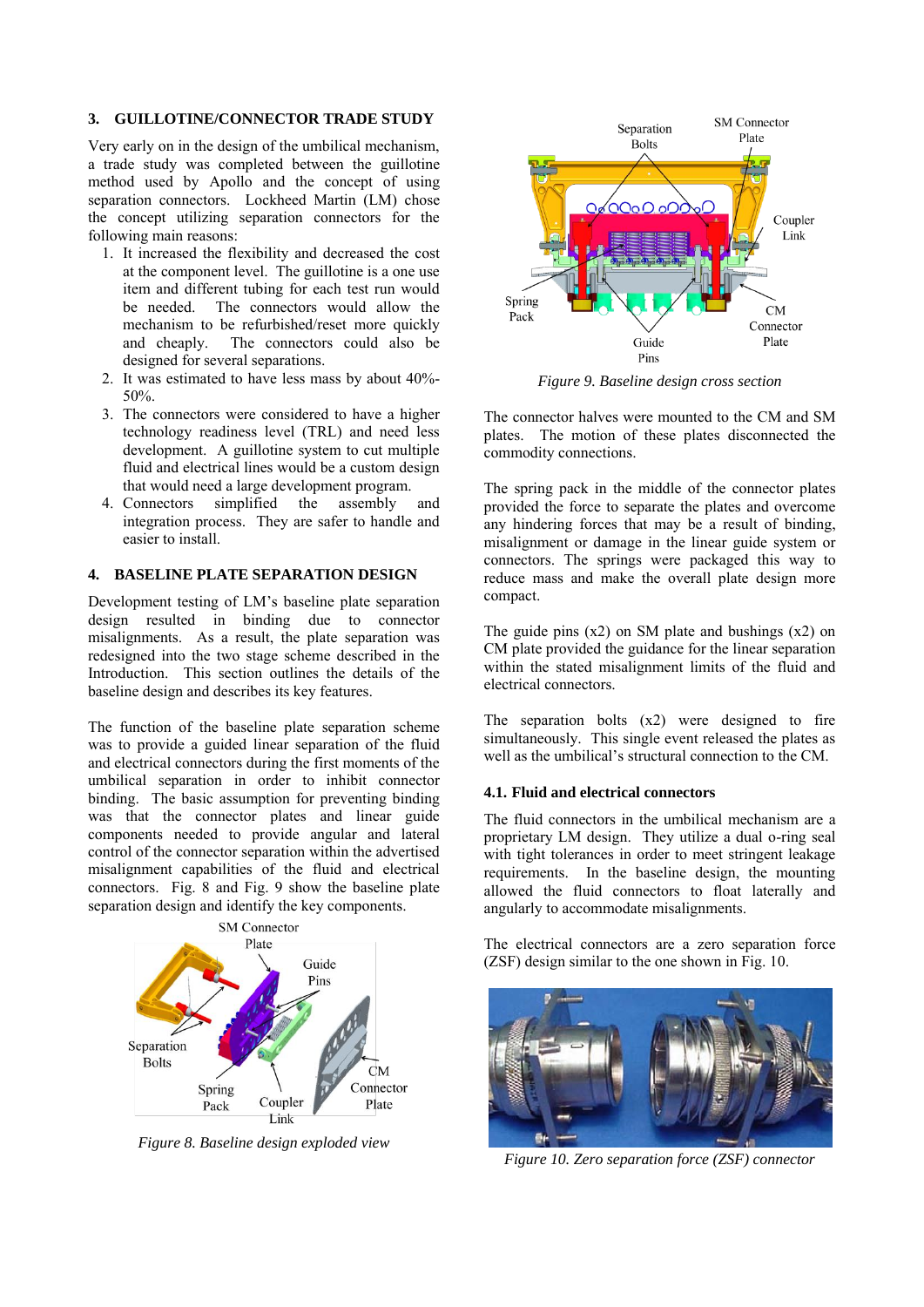These connectors provide a "zero force separation" by using the wave springs on the plug side to disengage the pins from the sockets. Ideally, an external force is not needed for the connector to separate.

### **5. BASELINE PLATE SEPARATION DEVELOPMENT TESTING**

During development testing, the plates were fully populated with the fluid and electrical connectors and slowly separated using a tensile testing frame. The test frame measured the force needed to separate the plates. The displacement of each corner of the SM plate was also measured so that the relative plate angle could be calculated.

The first instance of binding occurred with the plates at less than one degree relative angle. The plates had separated enough to expose the o-rings from the fluid connectors, indicating that they were not the source of the binding. The plates were decoupled from the test fixture, but the electrical connectors remained mated. A gentle force was applied to the low edge of the SM plate, which caused the connectors to self-separate. Once the connectors were dis-assembled from the plates, it was found that the connectors would not selfseparate with their own weight and a slight moment (produced by the wire bundle hanging off to the side).

LM tested a second configuration in which the plates were populated with only the fluid connectors. In this configuration, the plates bound up at about two degrees relative angle. Loosening the bolts on one of the fluid connectors relieved the binding.

A third configuration was tested which was the same as the second one, but with one modification: the fluid connectors were given freedom to float. The design of the fluid connectors had features that allowed them to float laterally and angularly after being mounted. However, in hindsight LM realized that the mounting scheme of the test setup had counteracted these features and the connectors were not allowed to float as intended during testing of the second configuration. With this change, the plates separated successfully and consistently four times.

After review of the data and results, LM determined that the root causes of the baseline design failure were:

- 1. The electrical and fluid connectors did not have the misalignment capabilities that were expected.
- 2. The mechanism displayed an instability, or tendency to misalign, which was not anticipated.

LM concluded that the basic premise of the separation method had to change and the team decided to pursue alternate solutions.

### **6. TWO STAGE SEPARATION DESIGN AND ANALYSIS**

### **6.1. Design description**

After evaluating many potential solutions, LM selected the two stage separation design described in the Introduction (see Fig. 3).

Stage 1 is the closely constrained linear separation of the plates and connectors. Stage 2 is the release of the structural connection to the CM and the rotational motion of the entire umbilical arm. Splitting the umbilical release into two stages allows much more control over the separation event and reduces the binding potential of the mechanism. One of the biggest advantages of this solution is that it preserved the majority of the baseline parts. Most of them, because of schedule constraints, had already been released and were in fabrication at the time of the development testing. The key design features/changes are described in the following subsections.

#### **6.1.1. Separation springs moved to corners**

The separation springs were moved from the center of the SM plate to the corners. The force balancing of the baseline configuration with a bound connector is shown in Fig. 11. The spring forces are represented by the dots in the center of the plate and the bound connector by the dot in the lower right-hand corner.



*Figure 11. Force balance of baseline configuration*

When one of the connectors binds, it becomes the pivot point of the separation, and the force required to separate increases with the relative plate angle. In other words, the separation force acting on the bound connector goes to zero until something else in the system becomes the new pivot point. Connector binding in this scenario is likely unrecoverable, as was witnessed in the development testing of the baseline design.

With the spring moved to the corners (Fig. 12), the separation force on the bound connector cannot go to zero. Although it is recognized that the spring closest to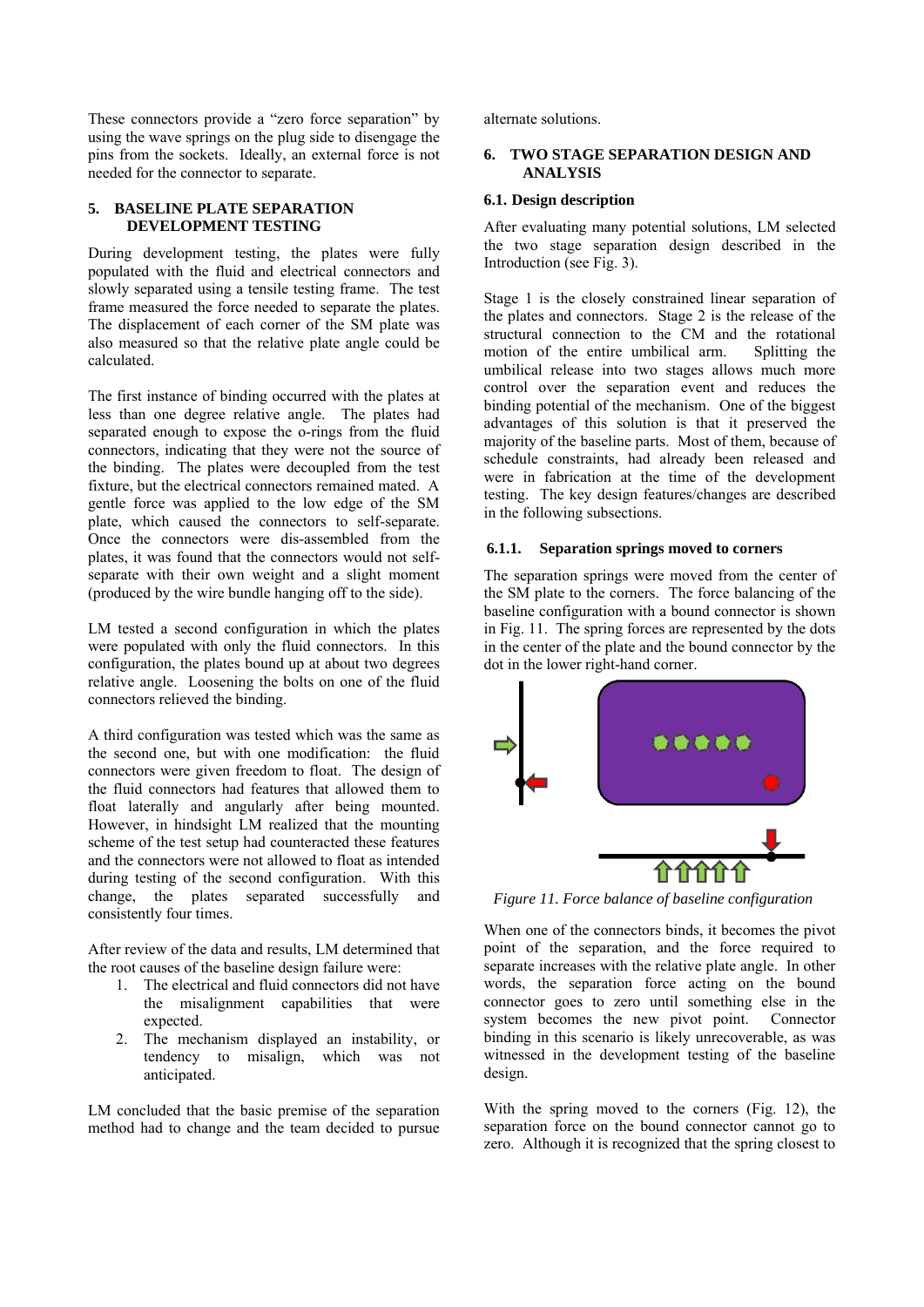the bound connector has a moment disadvantage relative to the other three springs, the closest spring to it will apply and increasing separation force as the plate angle increases.



*Figure 12. Force balance with springs in corners*

#### **6.1.2. Additional separation bolt**

In order to perform two discrete separation stages, one more separation bolt was added to the design. Fig. 13 shows the mechanism prior to Stage 1 initiation.



*Figure 13. Connector plates before Stage 1 initiation*

The first stage is released by firing the center bolt. This severs the connection holding the two plates together and allows the SM plate to slide along the guide pins. Fig. 14 shows the position of the plates at the end of Stage 1, just prior to Stage 2 initiation.



*Figure 14. Connector plates at the end of Stage 1*

The second stage is started by firing the two outside bolts after the linear motion is completed. This releases the structural connection between the umbilical boom and the CM and the umbilical arm is free to rotate away.

#### **6.1.3. Larger guide pins and linear bearings**

The diameter and length of the guide pins and linear bearings were increased. They are also more closely toleranced, resulting in a tighter control of plate orientation and more precise plate and connector location. The guide rods do not cross the separation plane as they did in the baseline design and the SM plate rides along the guide rods for the entire Stage 1 stroke.

#### **6.1.4. Redesigned electrical connectors**

Due to the tendency of the original off-the-shelf electrical connectors to easily bind up, it was apparent that modifications to the design were necessary. LM worked with the vendor to identify changes that would decrease the tendency for the connectors to bind up. The vendor made some preliminary modifications to the baseline connectors and performed tests to verify that the performance of the connectors improved. LM then developed a specification that they used to procure the flight connectors.

#### **6.1.5. Redesigned fluid connector mounting**

Binding occurred in the fluid connectors at much less of angle than anticipated. However, the new plate separation scheme with a tighter control on plate position and relative angularity minimized the needed changes to these connectors. The connectors were changed to a flange mounted scheme that eliminated the angular float and reduced the lateral float. A small amount of lateral float was preserved to help the connector halves self-align while mating.

#### **6.2. Analysis description**

An analysis was performed to explore the susceptibility of the two stage linear guide system to binding. This analysis evaluated the geometry of the linear guide system relative to the assisting and hindering forces of the springs and connectors. Specifically, Eq. 1 and Eq. 2 [1] were used to assess the binding condition:

$$
\frac{L}{s} > \frac{1}{2\mu}
$$
 (binding condition) (1)

$$
\frac{L}{s} < \frac{1}{2\mu} \text{ (no binding condition)} \tag{2}
$$

where L is the driving moment arm of the load, s is the vertical spacing between the two bushings within the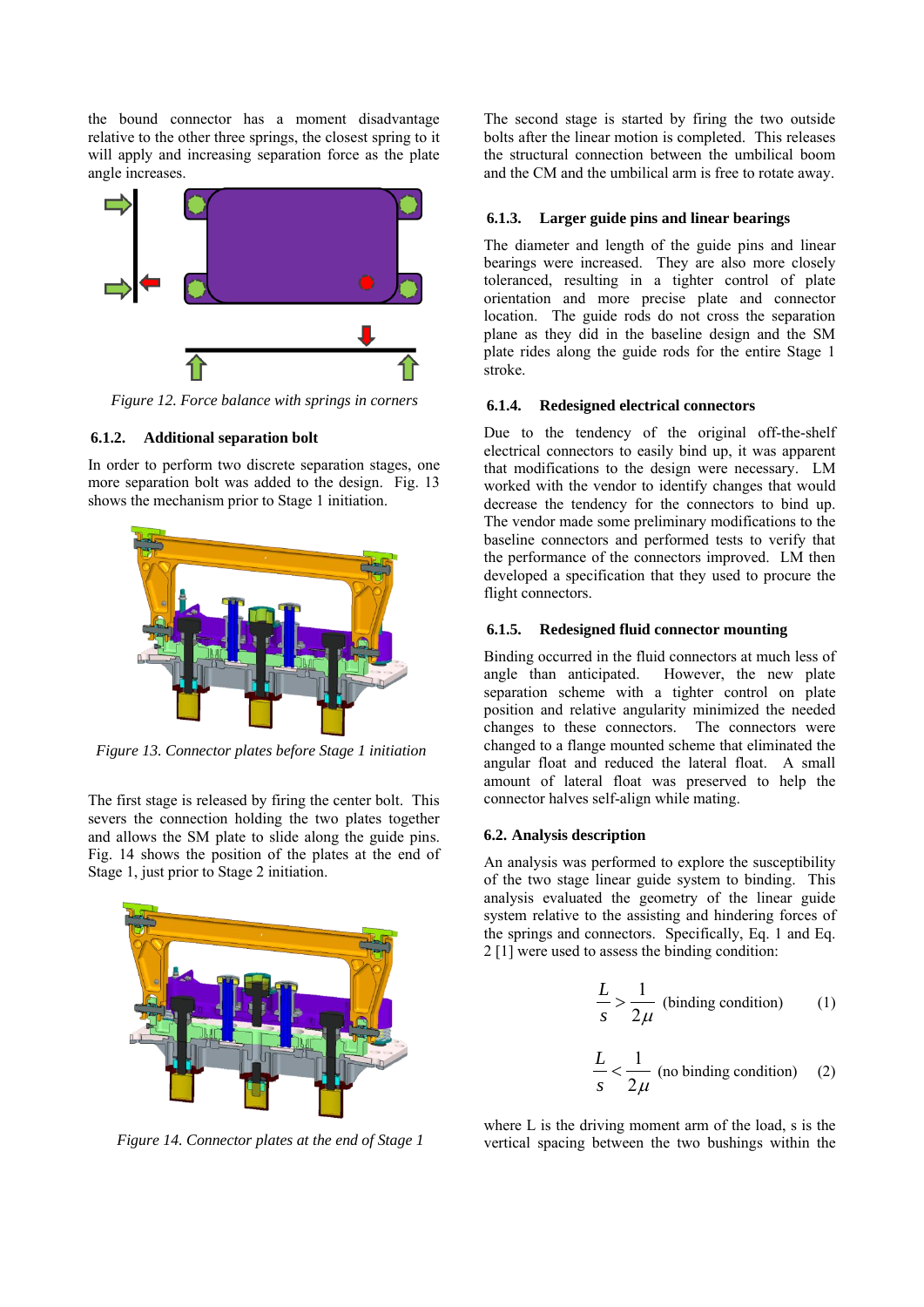linear bearing and  $\mu$  is the coefficient of friction between the bearings and the guide pin (see Fig. 15).



*Figure 15. Binding equation variables*

The value of *s* was determined by the geometry of the design, the value of  $\mu$  was assumed based on materials and expected surface finishes and a critical  $L$  ( $L<sub>crit</sub>$ ) was computed. For the purposes of evaluating this design, L<sub>crit</sub> corresponded to maximum equivalent moment arm of the combined assisting and hindering forces which would result in a no-binding condition. Once  $L_{crit}$  was calculated, it was compared to the equivalent moment arm calculated by summing all the forces and moments in the umbilical plate separation (Fig. 16) to determine if binding is expected to occur.



*Figure 16. Resulting moment arm of the forces present during plate separation*

LM used the binding analysis as the basis for a Monte Carlo simulation to analytically tune the design and assess its susceptibility to binding under varying conditions and assumptions. The simulation allowed for rapid assessment of numerous trades and contingency scenarios. The variables included spring out scenarios as well as variations in spring force, electrical connector self-separating force, hindering force from the fluid

connectors and the forces expected from bending the fluid lines and electrical harnesses. The four separation springs and the electrical connector springs were simulated individually. A  $+/-$  10% spring force tolerance was used. Each seal port was also simulated individually, but because of more uncertainty in the hindering forces, a  $+/- 84\%$  tolerance was used on the force. The variance in the forces required to bend the fluid lines and electrical harnesses were reflected in the analysis as a change in the center of gravity (CG) of the SM plate assembly.

Four different configurations were simulated:

- 1. Four in-tolerance separation springs.
- 2. Three in-tolerance separation springs and one with one coil out.
- 3. Zero electrical connector forces.
- 4. Double electrical connector forces.

10,000 iterations per configuration were run for assessing binding. Because binding and spring strength affect the mechanism's ability to separate within its prescribed time limit, LM also ran 255 iterations per configuration to evaluate the plate separation time duration.

### **6.3. Analysis results**

Fig. 17 shows an example of the results that were obtained from the Monte Carlo analysis for binding. This particular plot shows the resultant moment arm location for Configuration 1. The dashed circle represents the region that corresponds to a no-binding condition (i.e. the resultant equivalent moment arm is less than  $L_{\text{crit}}$ ). In this configuration, zero binding cases were found. Similar plots were generated for the other configurations and all cases were found to be well within the no-binding region. The data indicates that the design is most sensitive to variances in the CG location.



*Figure 17. Binding analysis results for Configuration 1*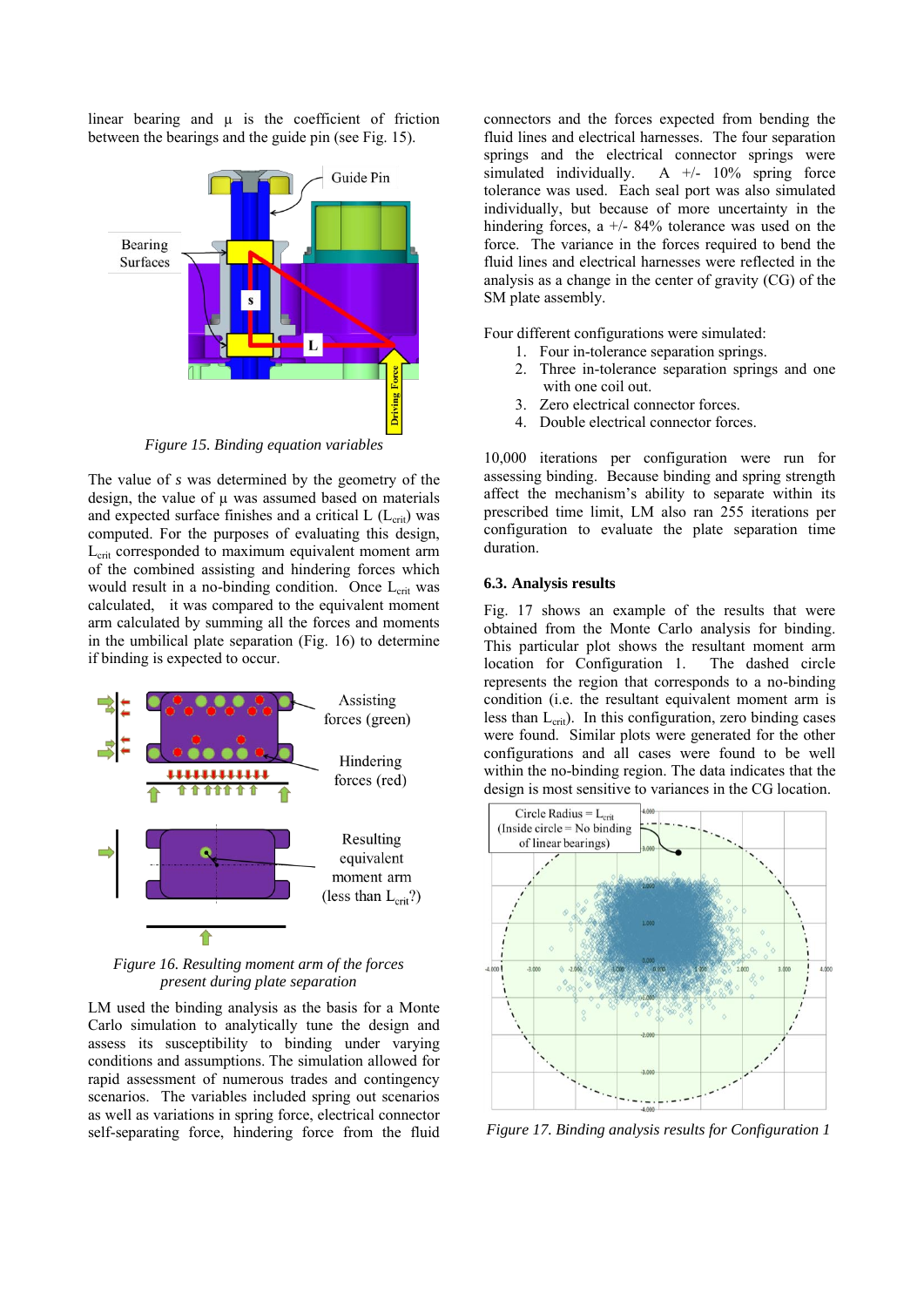Fig. 18 shows an example of the results from the timing evaluation and represents the data from Configuration 1. It indicates that the plates separate well within the required time. In this case it performs the full travel, on average, in about half the required time. Plots for all the configurations showed similar results and LM found that the plate separation happens well within the required time frame.



*Figure 18. Separation timing results for Configuration 1*

Further simulations were run to find the binding envelope of the design. The system was found to have positive margin on binding as well as timing with up to six coils out on one spring. Overall, the analysis demonstrated that the linear guide system is robust and LM was confident that the binding issues that were seen in the baseline design had been resolved.

#### **7. TWO STAGE SEPARATION DESIGN DEVELOPMENT TESTING**

The analytical validation was followed by a repeat of the initial testing suite, plus test cases at thermal extremes and test cases with spring out scenarios (to demonstrate fault tolerance). The mechanism was then exposed to the qualification vibration environment. Finally, functional testing of the full umbilical deployment was performed at full speed with live ordnance.

#### **7.1. Stage 1 testing**

The primary objective of this test was to determine the force supplied by the springs during Stage 1 and to verify that no binding occurs. The matrix for this test is displayed in Tab 1. Three test runs were completed for each condition. The spring out condition was assessed in Test 9 (i.e. only three active springs).

*Table 1. Test matrix for Stage 1 separation verification* 

| <b>Test</b>    | <b>Electrical</b><br><b>Connectors</b> | Fluid<br><b>Connectors</b> | <b>Pressurized</b><br><b>Fluid Lines</b> | <b>Temperature</b><br>Level |
|----------------|----------------------------------------|----------------------------|------------------------------------------|-----------------------------|
|                | No                                     | No                         | No                                       | Ambient                     |
| $\overline{c}$ | Yes                                    | Yes                        | No                                       | Ambient                     |
| 3              | Yes                                    | Yes                        | No                                       | Cold                        |
| 4              | Yes                                    | Yes                        | No                                       | Ambient                     |
| 5              | Yes                                    | Yes                        | No                                       | Hot                         |
| 6              | Yes                                    | Yes                        | Yes                                      | Ambient                     |
| 7              | Yes                                    | Yes                        | Yes                                      | Cold                        |
| 8              | Yes                                    | Yes                        | Yes                                      | Hot                         |
| $Q*$           | Yes                                    | Yes                        | Yes                                      | Ambient                     |

The unit functioned as expected and the results were very repeatable from run to run. Temperature had little to no discernable effect on the separation and pressure in the fluid lines assisted the separation. All the test runs showed healthy margins, including the spring out case. The test data is shown in Fig. 19. The figure also indicates the points in the data where key events occurred.



**Separation distance** 

*Figure 19. Stage 1 separation verification results*

# **7.2. Vibration testing**

The primary objective of the vibration test was to subject the umbilical development assembly to qualification vibration environments in preparation for the functional test. The entire development umbilical assembly was used for this test (Fig. 20).



*Figure 20. Vibration test setup*